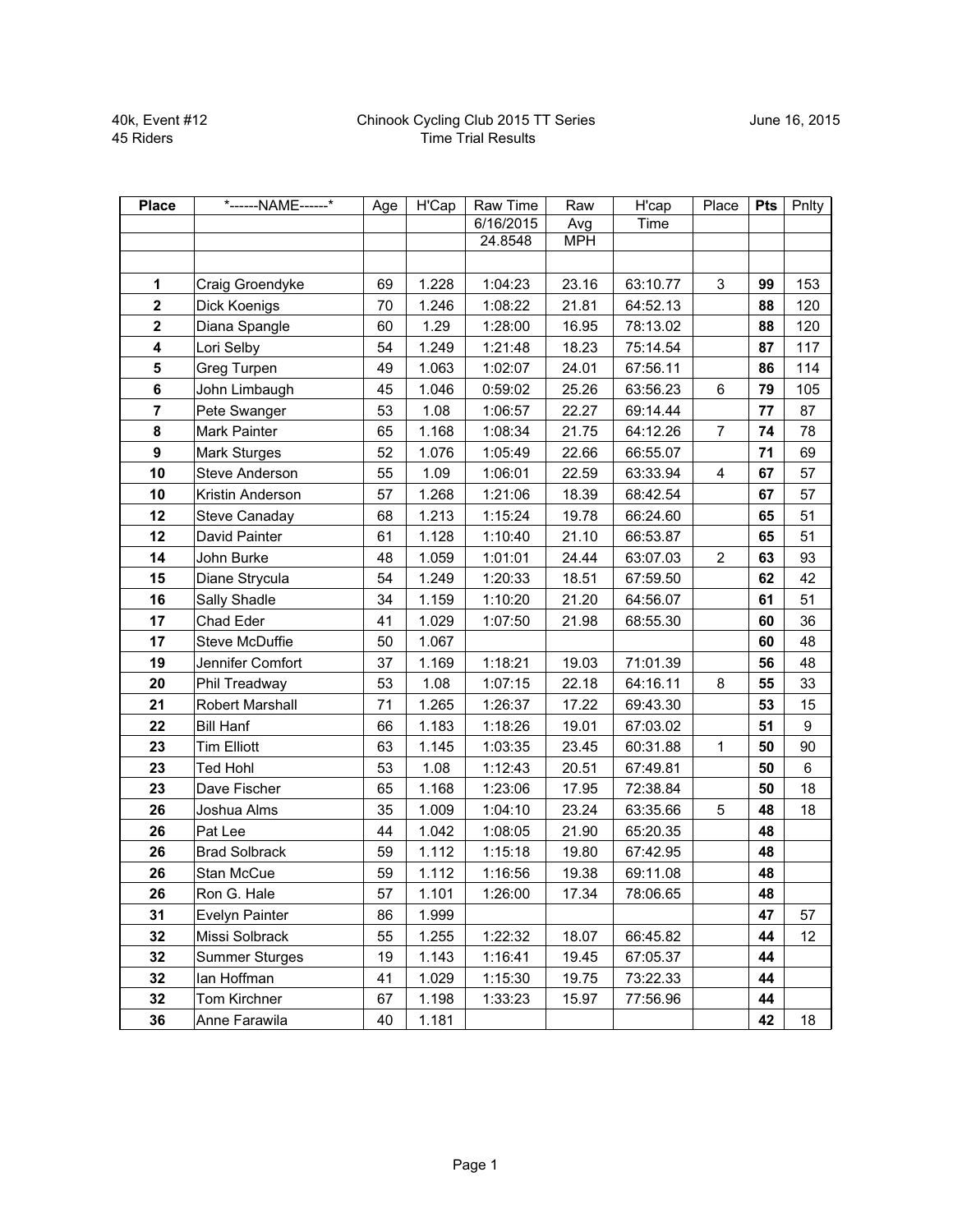| 37 | <b>Steve Hanson</b>    | 43 | 1.038 | 1:05:13 | 22.87 | 64:49.75 | 10 | 41 | 27           |
|----|------------------------|----|-------|---------|-------|----------|----|----|--------------|
| 37 | Catiana Coghlan        | 38 | 1.173 |         |       |          |    | 41 | 51           |
| 37 | <b>Aaron Stites</b>    | 39 | 1.021 |         |       |          |    | 41 | 51           |
| 40 | <b>Richard Grondin</b> | 57 | 1.101 | 1:17:08 | 19.33 | 70:03.45 |    | 40 |              |
| 40 | Diane Hanf             | 59 | 1.28  |         |       |          |    | 40 |              |
| 42 | <b>Brad Atencio</b>    | 51 | 1.071 |         |       |          |    | 36 |              |
| 42 | Mike Larche            | 26 | 1     |         |       |          |    | 36 |              |
| 42 | Scott Sarber           | 46 | 1.05  |         |       |          |    | 36 |              |
| 42 | Carolyn Sturges        | 50 | 1.229 |         |       |          |    | 36 |              |
| 46 | <b>Porter Withers</b>  | 15 | 1.095 |         |       |          |    | 33 | 15           |
| 47 | <b>Barry Nichols</b>   | 42 | 1.033 | 1:17:35 | 19.22 | 75:06.29 |    | 32 |              |
| 47 | Alexis Atencio         | 15 | 1.223 |         |       |          |    | 32 |              |
| 47 | <b>Robert Bartol</b>   | 47 | 1.054 |         |       |          |    | 32 | 24           |
| 47 | Keyon Maljai           | 34 | 1.006 |         |       |          |    | 32 |              |
| 47 | Philip Nelson          | 43 | 1.038 |         |       |          |    | 32 |              |
| 47 | Leah Swanger           | 50 | 1.229 |         |       |          |    | 32 |              |
| 53 | Deborah Burke          | 45 | 1.205 |         |       |          |    | 28 | 24           |
| 53 | <b>Bill Pofahl</b>     | 64 | 1.154 |         |       |          |    | 28 |              |
| 53 | <b>Jack Elliott</b>    | 14 | 1.145 |         |       |          |    | 28 |              |
| 56 | Mark McLean            | 60 | 1.12  |         |       |          |    | 26 | 30           |
| 57 | Morgan Larche          | 25 | 1.143 |         |       |          |    | 24 |              |
| 57 | Paul Meier             | 62 | 1.137 |         |       |          |    | 24 |              |
| 57 | <b>Brian Schur</b>     | 42 | 1.033 |         |       |          |    | 24 |              |
| 57 | Andy Streibeck         | 26 | 1     |         |       |          |    | 24 | 24           |
| 57 | <b>Becky Bechtold</b>  | 70 | 1.436 |         |       |          |    | 24 |              |
| 62 | Darrel Brown           | 35 | 1.009 | 1:05:05 | 22.91 | 64:30.17 | 9  | 22 | $6\,$        |
| 63 | John MacArthur         | 51 | 1.071 |         |       |          |    | 20 |              |
| 63 | Jon Page               | 53 | 1.08  |         |       |          |    | 20 |              |
| 63 | Navindra Gunawardena   | 33 | 1.003 |         |       |          |    | 20 |              |
| 66 | <b>April Ottey</b>     | 49 | 1.224 | 1:33:01 | 16.03 | 75:59.64 |    | 16 |              |
| 66 | Ken Call               | 49 | 1.063 |         |       |          |    | 16 | 24           |
| 66 | George Fraga           | 54 | 1.084 |         |       |          |    | 16 | 18           |
| 66 | Chris Johnson          | 39 | 1.021 |         |       |          |    | 16 |              |
| 66 | Florence Kirchner      | 68 | 1.397 |         |       |          |    | 16 |              |
| 66 | Tom Owen               | 59 | 1.112 |         |       |          |    | 16 |              |
| 66 | Wendy Owen             | 56 | 1.261 |         |       |          |    | 16 |              |
| 66 | <b>Abigail Withers</b> | 14 | 1.272 |         |       |          |    | 16 |              |
| 74 | Peter Archambault      | 44 | 1.042 |         |       |          |    | 13 | $\mathbf{3}$ |
| 75 | Ron D. Hale            | 56 | 1.095 |         |       |          |    | 12 |              |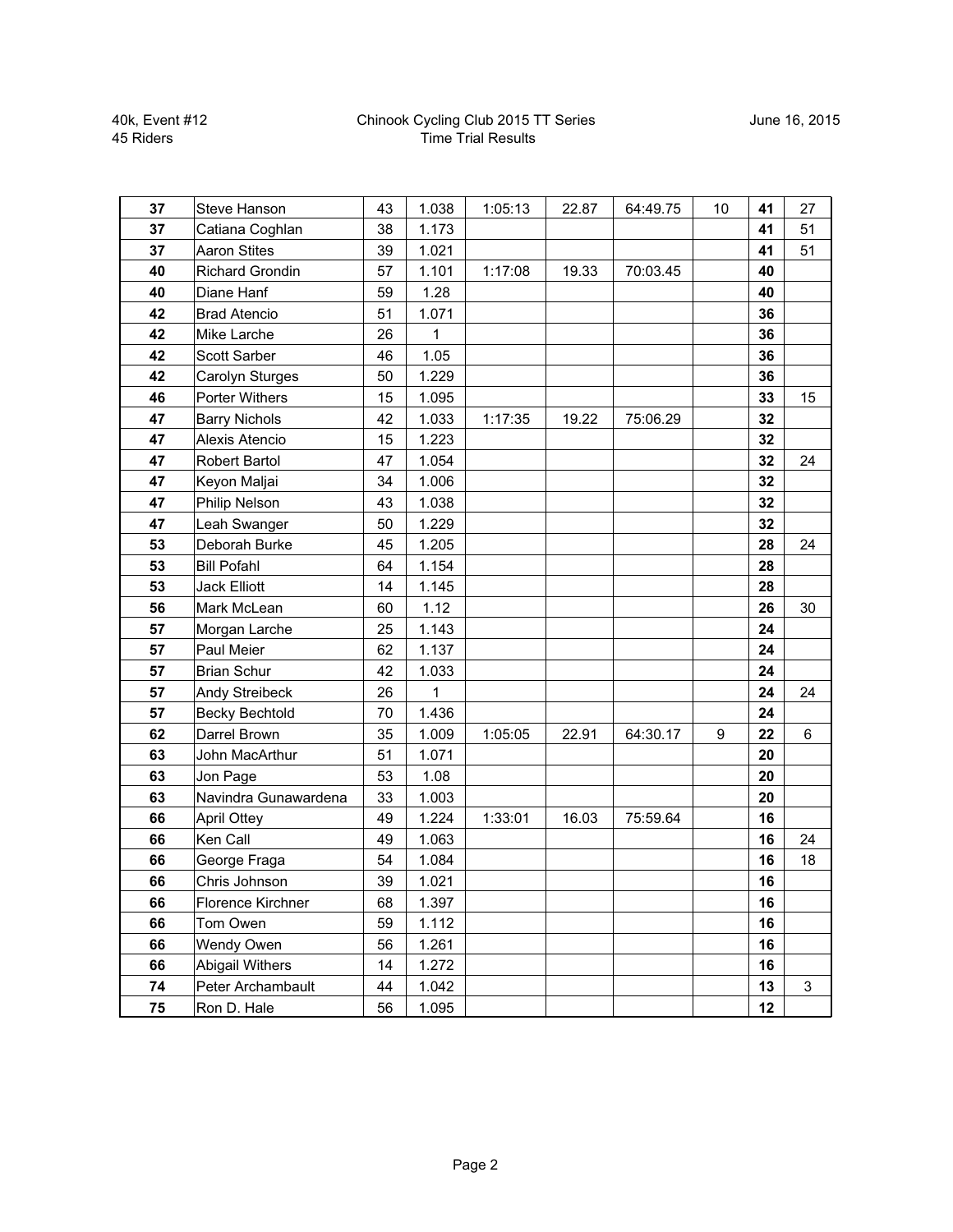40k, Event #12 45 Riders

| 75 | Linda McLean            | 59 | 1.28  |         |       |          | 12 |  |
|----|-------------------------|----|-------|---------|-------|----------|----|--|
| 75 | Michael Mealer          | 35 | 1.009 |         |       |          | 12 |  |
| 75 | JimaLee Painter         | 61 | 1.3   |         |       |          | 12 |  |
| 75 | Jim Willis              | 45 | 1.046 |         |       |          | 12 |  |
| 75 | <b>Shari Elliott</b>    | 47 | 1.214 |         |       |          | 12 |  |
| 81 | Lewis Kenworthy         | 58 | 1.106 |         |       |          | 8  |  |
| 81 | Erin Plumb              | 42 | 1.19  |         |       |          | 8  |  |
| 81 | <b>Torka Poet</b>       | 49 | 1.224 |         |       |          | 8  |  |
| 81 | <b>Lance Stites</b>     | 14 | 1.145 |         |       |          | 8  |  |
| 81 | Luke Sturges            | 13 | 1.2   |         |       |          | 8  |  |
| 81 | Montana Sturges         | 21 | 1     |         |       |          | 8  |  |
| 87 | Carol Hansen            | 43 | 1.195 | 1:27:59 | 16.95 | 73:37.57 | 4  |  |
| 87 | <b>Porter McMichael</b> | 18 |       | 1:14:47 | 19.94 | 74:47.00 | 4  |  |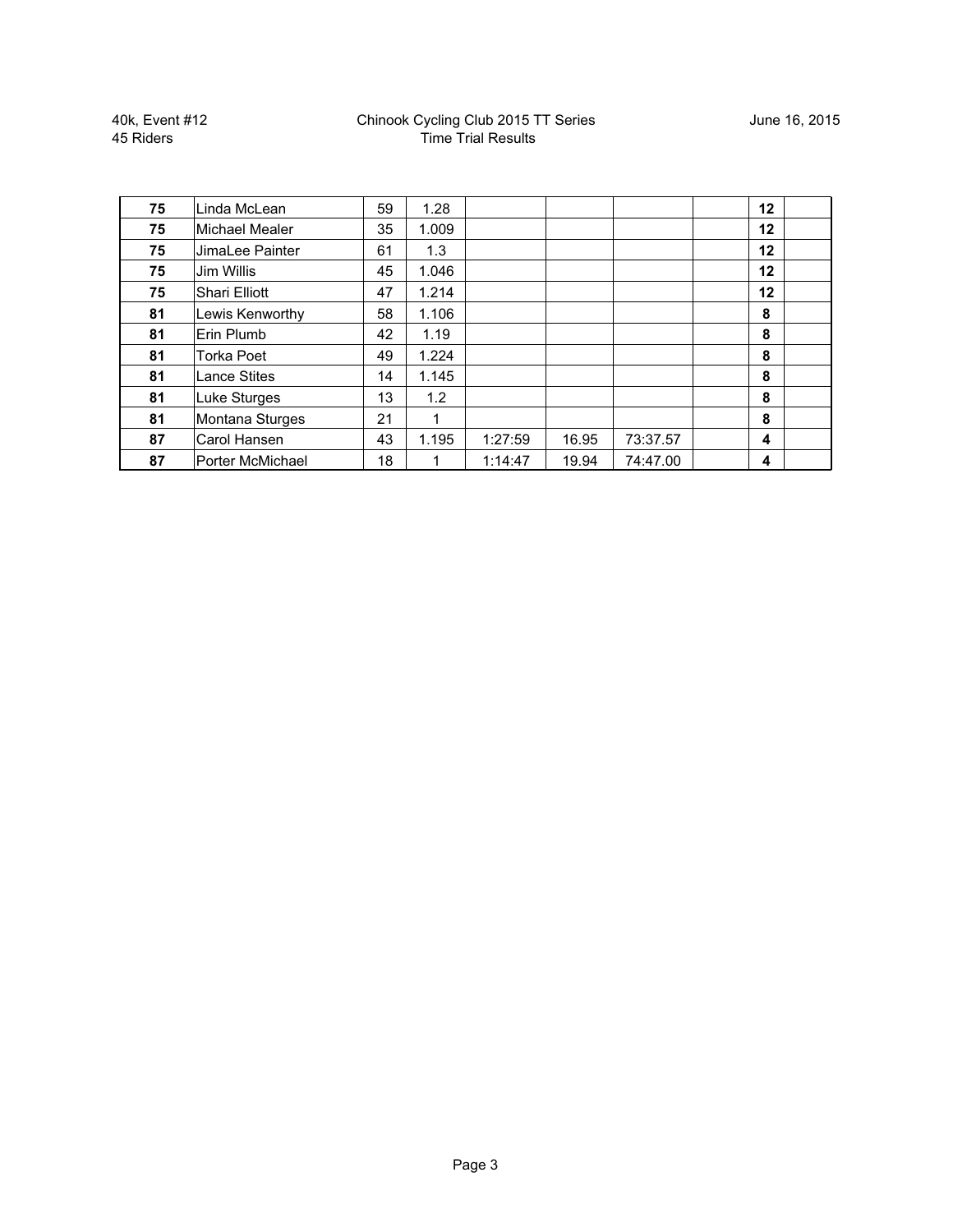| *------NAME------*    | Age | H'Cap | Raw Time  | Raw        | H'cap       | Place                   | Pts | Pnlty          |
|-----------------------|-----|-------|-----------|------------|-------------|-------------------------|-----|----------------|
|                       |     |       | 6/16/2015 | Avg        | <b>Time</b> |                         |     |                |
|                       |     |       | 24.8548   | <b>MPH</b> |             |                         |     |                |
|                       |     |       |           |            |             |                         |     |                |
| <b>Tim Elliott</b>    | 63  | 1.145 | 1:03:35   | 23.45      | 60:31.88    | $\mathbf{1}$            | 50  | 90             |
| John Burke            | 48  | 1.059 | 1:01:01   | 24.44      | 63:07.03    | $\overline{a}$          | 63  | 93             |
| Craig Groendyke       | 69  | 1.228 | 1:04:23   | 23.16      | 63:10.77    | 3                       | 99  | 153            |
| Steve Anderson        | 55  | 1.09  | 1:06:01   | 22.59      | 63:33.94    | $\overline{\mathbf{4}}$ | 67  | 57             |
| Joshua Alms           | 35  | 1.009 | 1:04:10   | 23.24      | 63:35.66    | 5                       | 48  | 18             |
| John Limbaugh         | 45  | 1.046 | 0:59:02   | 25.26      | 63:56.23    | 6                       | 79  | 105            |
| Mark Painter          | 65  | 1.168 | 1:08:34   | 21.75      | 64:12.26    | $\overline{7}$          | 74  | 78             |
| Phil Treadway         | 53  | 1.08  | 1:07:15   | 22.18      | 64:16.11    | 8                       | 55  | 33             |
| Darrel Brown          | 35  | 1.009 | 1:05:05   | 22.91      | 64:30.17    | 9                       | 22  | $6\phantom{a}$ |
| Steve Hanson          | 43  | 1.038 | 1:05:13   | 22.87      | 64:49.75    | 10                      | 41  | 27             |
| Dick Koenigs          | 70  | 1.246 | 1:08:22   | 21.81      | 64:52.13    |                         | 88  | 120            |
| Sally Shadle          | 34  | 1.159 | 1:10:20   | 21.20      | 64:56.07    |                         | 61  | 51             |
| Pat Lee               | 44  | 1.042 | 1:08:05   | 21.90      | 65:20.35    |                         | 48  |                |
| Steve Canaday         | 68  | 1.213 | 1:15:24   | 19.78      | 66:24.60    |                         | 65  | 51             |
| Missi Solbrack        | 55  | 1.255 | 1:22:32   | 18.07      | 66:45.82    |                         | 44  | 12             |
| David Painter         | 61  | 1.128 | 1:10:40   | 21.10      | 66:53.87    |                         | 65  | 51             |
| Mark Sturges          | 52  | 1.076 | 1:05:49   | 22.66      | 66:55.07    |                         | 71  | 69             |
| <b>Bill Hanf</b>      | 66  | 1.183 | 1:18:26   | 19.01      | 67:03.02    |                         | 51  | 9              |
| <b>Summer Sturges</b> | 19  | 1.143 | 1:16:41   | 19.45      | 67:05.37    |                         | 44  |                |
| <b>Brad Solbrack</b>  | 59  | 1.112 | 1:15:18   | 19.80      | 67:42.95    |                         | 48  |                |
| <b>Ted Hohl</b>       | 53  | 1.08  | 1:12:43   | 20.51      | 67:49.81    |                         | 50  | 6              |
| Greg Turpen           | 49  | 1.063 | 1:02:07   | 24.01      | 67:56.11    |                         | 86  | 114            |
| Diane Strycula        | 54  | 1.249 | 1:20:33   | 18.51      | 67:59.50    |                         | 62  | 42             |
| Kristin Anderson      | 57  | 1.268 | 1:21:06   | 18.39      | 68:42.54    |                         | 67  | 57             |
| Chad Eder             | 41  | 1.029 | 1:07:50   | 21.98      | 68:55.30    |                         | 60  | 36             |
| Stan McCue            | 59  | 1.112 | 1:16:56   | 19.38      | 69:11.08    |                         | 48  |                |
| Pete Swanger          | 53  | 1.08  | 1:06:57   | 22.27      | 69:14.44    |                         | 77  | 87             |
| Robert Marshall       | 71  | 1.265 | 1:26:37   | 17.22      | 69:43.30    |                         | 53  | 15             |
| Richard Grondin       | 57  | 1.101 | 1:17:08   | 19.33      | 70:03.45    |                         | 40  |                |
| Jennifer Comfort      | 37  | 1.169 | 1:18:21   | 19.03      | 71:01.39    |                         | 56  | 48             |
| Dave Fischer          | 65  | 1.168 | 1:23:06   | 17.95      | 72:38.84    |                         | 50  | 18             |
| lan Hoffman           | 41  | 1.029 | 1:15:30   | 19.75      | 73:22.33    |                         | 44  |                |
| Carol Hansen          | 43  | 1.195 | 1:27:59   | 16.95      | 73:37.57    |                         | 4   |                |
| Porter McMichael      | 18  | 1     | 1:14:47   | 19.94      | 74:47.00    |                         | 4   |                |
| <b>Barry Nichols</b>  | 42  | 1.033 | 1:17:35   | 19.22      | 75:06.29    |                         | 32  |                |
| Lori Selby            | 54  | 1.249 | 1:21:48   | 18.23      | 75:14.54    |                         | 87  | 117            |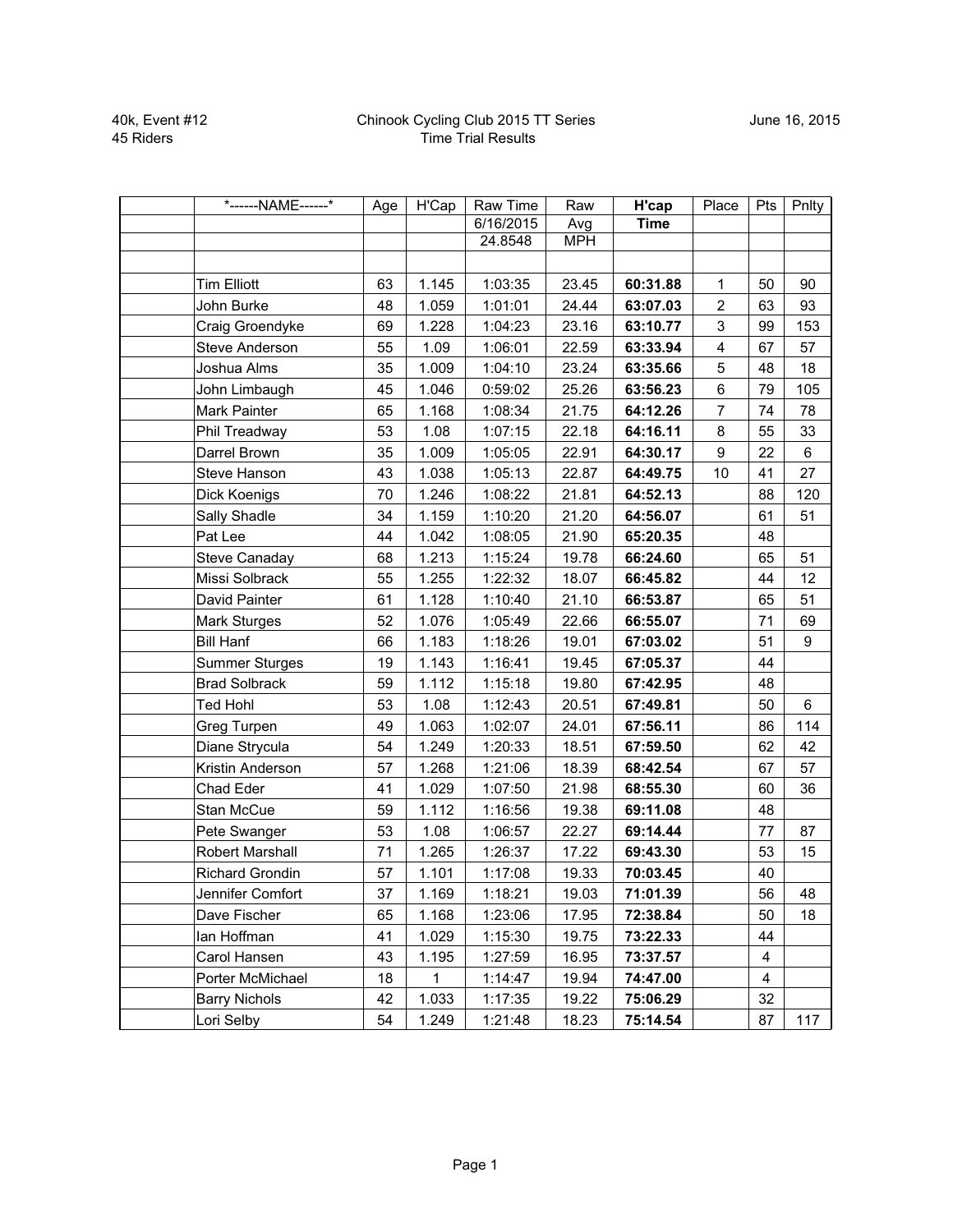| <b>April Ottey</b>    | 49 | 1.224 | 1:33:01 | 16.03 | 75:59.64 |    | 16 |     |
|-----------------------|----|-------|---------|-------|----------|----|----|-----|
| Tom Kirchner          | 67 | 1.198 | 1:33:23 | 15.97 | 77:56.96 | 44 |    |     |
| Ron G. Hale           | 57 | 1.101 | 1:26:00 | 17.34 | 78:06.65 | 48 |    |     |
| Diana Spangle         | 60 | 1.29  | 1:28:00 | 16.95 | 78:13.02 | 88 |    | 120 |
| Steve McDuffie        | 50 | 1.067 |         |       |          | 60 |    | 48  |
| Evelyn Painter        | 86 | 1.999 |         |       |          | 47 |    | 57  |
| Anne Farawila         | 40 | 1.181 |         |       |          | 42 |    | 18  |
| Catiana Coghlan       | 38 | 1.173 |         |       |          | 41 |    | 51  |
| <b>Aaron Stites</b>   | 39 | 1.021 |         |       |          | 41 |    | 51  |
| Diane Hanf            | 59 | 1.28  |         |       |          | 40 |    |     |
| <b>Brad Atencio</b>   | 51 | 1.071 |         |       |          | 36 |    |     |
| Mike Larche           | 26 | 1     |         |       |          | 36 |    |     |
| Scott Sarber          | 46 | 1.05  |         |       |          | 36 |    |     |
| Carolyn Sturges       | 50 | 1.229 |         |       |          | 36 |    |     |
| Porter Withers        | 15 | 1.095 |         |       |          | 33 |    | 15  |
| Alexis Atencio        | 15 | 1.223 |         |       |          | 32 |    |     |
| Robert Bartol         | 47 | 1.054 |         |       |          | 32 |    | 24  |
| Keyon Maljai          | 34 | 1.006 |         |       |          | 32 |    |     |
| Philip Nelson         | 43 | 1.038 |         |       |          | 32 |    |     |
| Leah Swanger          | 50 | 1.229 |         |       |          | 32 |    |     |
| Deborah Burke         | 45 | 1.205 |         |       |          | 28 |    | 24  |
| <b>Bill Pofahl</b>    | 64 | 1.154 |         |       |          | 28 |    |     |
| <b>Jack Elliott</b>   | 14 | 1.145 |         |       |          | 28 |    |     |
| Mark McLean           | 60 | 1.12  |         |       |          | 26 |    | 30  |
| Morgan Larche         | 25 | 1.143 |         |       |          |    | 24 |     |
| Paul Meier            | 62 | 1.137 |         |       |          | 24 |    |     |
| <b>Brian Schur</b>    | 42 | 1.033 |         |       |          | 24 |    |     |
| Andy Streibeck        | 26 | 1     |         |       |          | 24 |    | 24  |
| <b>Becky Bechtold</b> | 70 | 1.436 |         |       |          | 24 |    |     |
| John MacArthur        | 51 | 1.071 |         |       |          | 20 |    |     |
| Jon Page              | 53 | 1.08  |         |       |          | 20 |    |     |
| Navindra Gunawardena  | 33 | 1.003 |         |       |          | 20 |    |     |
| Ken Call              | 49 | 1.063 |         |       |          | 16 |    | 24  |
| George Fraga          | 54 | 1.084 |         |       |          | 16 |    | 18  |
| Chris Johnson         | 39 | 1.021 |         |       |          | 16 |    |     |
| Florence Kirchner     | 68 | 1.397 |         |       |          |    | 16 |     |
| Tom Owen              | 59 | 1.112 |         |       |          |    | 16 |     |
| Wendy Owen            | 56 | 1.261 |         |       |          |    | 16 |     |
| Abigail Withers       | 14 | 1.272 |         |       |          | 16 |    |     |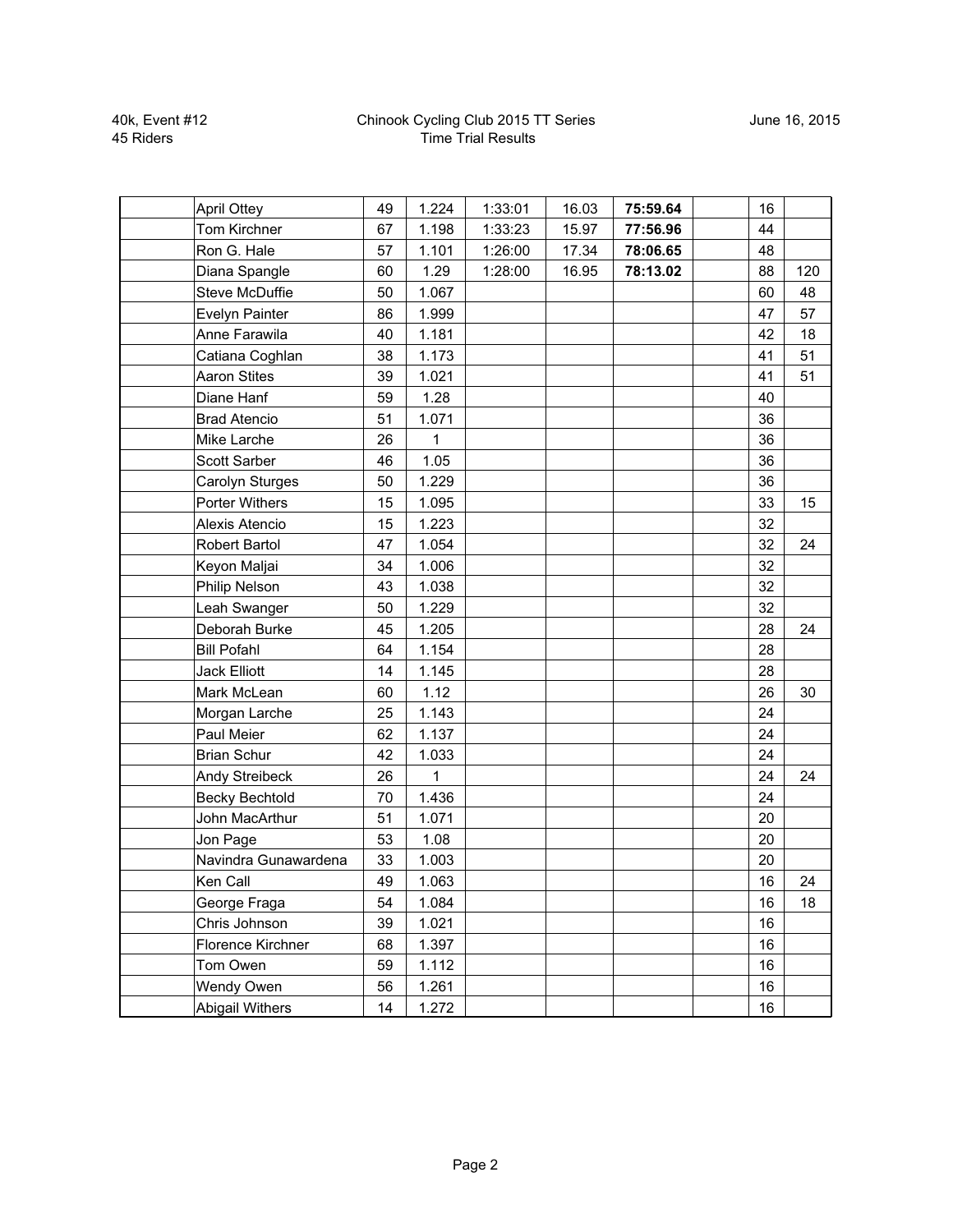40k, Event #12 45 Riders

| Peter Archambault     | 44 | 1.042 |  |  | 13 | 3 |
|-----------------------|----|-------|--|--|----|---|
| Ron D. Hale           | 56 | 1.095 |  |  | 12 |   |
| Linda McLean          | 59 | 1.28  |  |  | 12 |   |
| <b>Michael Mealer</b> | 35 | 1.009 |  |  | 12 |   |
| JimaLee Painter       | 61 | 1.3   |  |  | 12 |   |
| Jim Willis            | 45 | 1.046 |  |  | 12 |   |
| Shari Elliott         | 47 | 1.214 |  |  | 12 |   |
| Lewis Kenworthy       | 58 | 1.106 |  |  | 8  |   |
| Erin Plumb            | 42 | 1.19  |  |  | 8  |   |
| <b>Torka Poet</b>     | 49 | 1.224 |  |  | 8  |   |
| <b>Lance Stites</b>   | 14 | 1.145 |  |  | 8  |   |
| Luke Sturges          | 13 | 1.2   |  |  | 8  |   |
| Montana Sturges       | 21 | 1     |  |  | 8  |   |